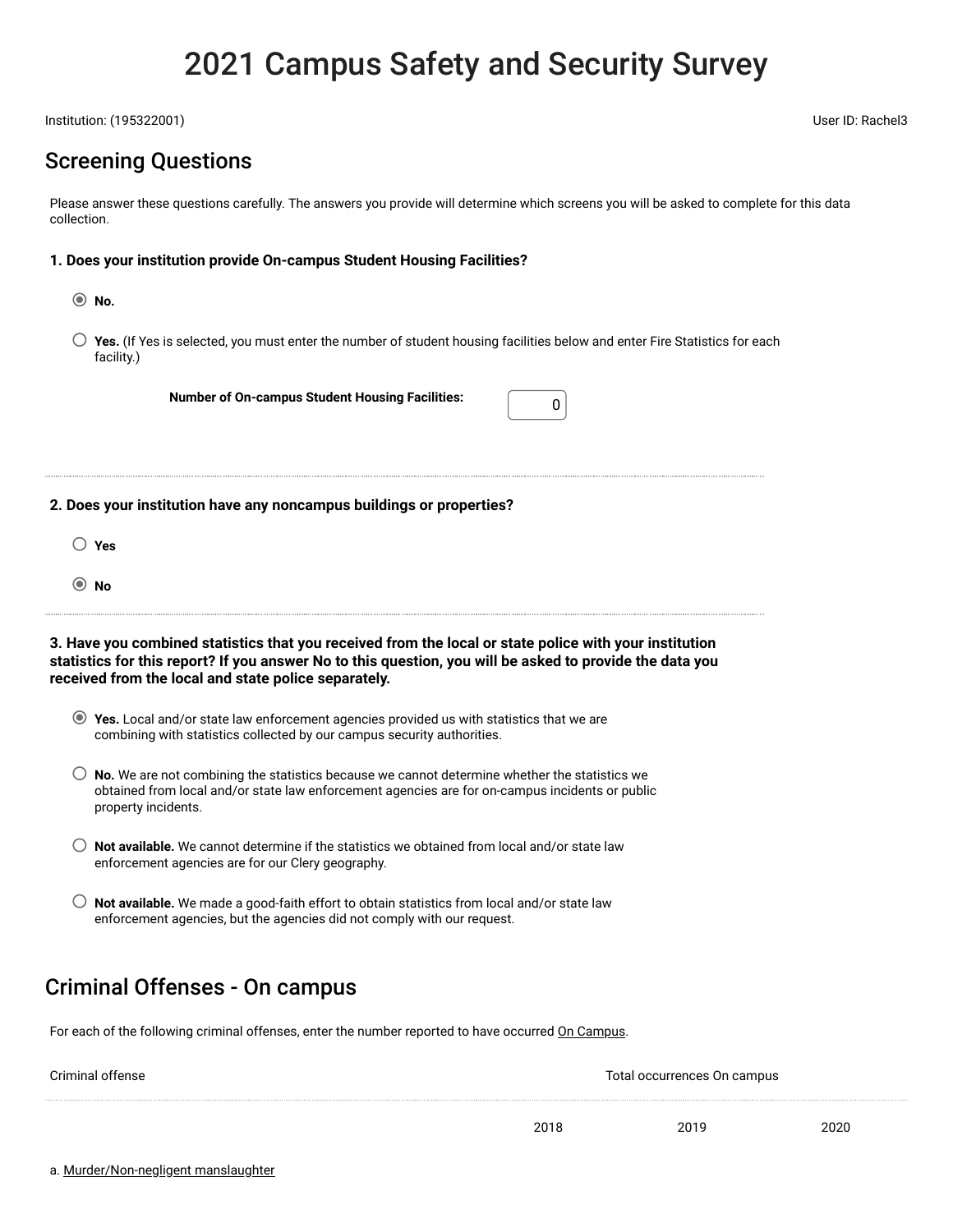|                                                                       | $\pmb{0}$ | $\pmb{0}$ | $\pmb{0}$ |
|-----------------------------------------------------------------------|-----------|-----------|-----------|
| b. Manslaughter by Negligence                                         | $\pmb{0}$ | $\pmb{0}$ | $\pmb{0}$ |
| c. Rape                                                               | $\pmb{0}$ | $\pmb{0}$ | $\pmb{0}$ |
| d. Fondling                                                           | $\pmb{0}$ | $\pmb{0}$ | $\pmb{0}$ |
| e. Incest                                                             | $\pmb{0}$ | $\pmb{0}$ | $\pmb{0}$ |
| f. Statutory rape                                                     | $\pmb{0}$ | $\pmb{0}$ | $\pmb{0}$ |
| g. Robbery                                                            | $\pmb{0}$ | $\pmb{0}$ | $\pmb{0}$ |
| h. Aggravated assault                                                 | $\pmb{0}$ | $\pmb{0}$ | $\pmb{0}$ |
| i. Burglary                                                           | 1         | $\pmb{0}$ | $\pmb{0}$ |
| j. Motor vehicle theft<br>(Do not include theft from a motor vehicle) | $\pmb{0}$ | $\pmb{0}$ | $\pmb{0}$ |
| k. Arson                                                              | $\pmb{0}$ | $\pmb{0}$ | $\pmb{0}$ |
|                                                                       |           |           |           |

If you have changed prior years' data, you must add a caveat explaining the change. Use the following format: "For (YEAR), Line (X) was changed from (A) to (B) because (REASON)."

## Criminal Offenses - Public Property

For each of the following criminal offenses, enter the number reported to have occurred on Public Property.

| <b>Criminal offense</b>              | <b>Total occurrences on Public Property</b> |      |      |  |  |  |  |
|--------------------------------------|---------------------------------------------|------|------|--|--|--|--|
|                                      | 2018                                        | 2019 | 2020 |  |  |  |  |
| a. Murder/Non-negligent manslaughter |                                             |      |      |  |  |  |  |
| b. Manslaughter by Negligence        |                                             |      |      |  |  |  |  |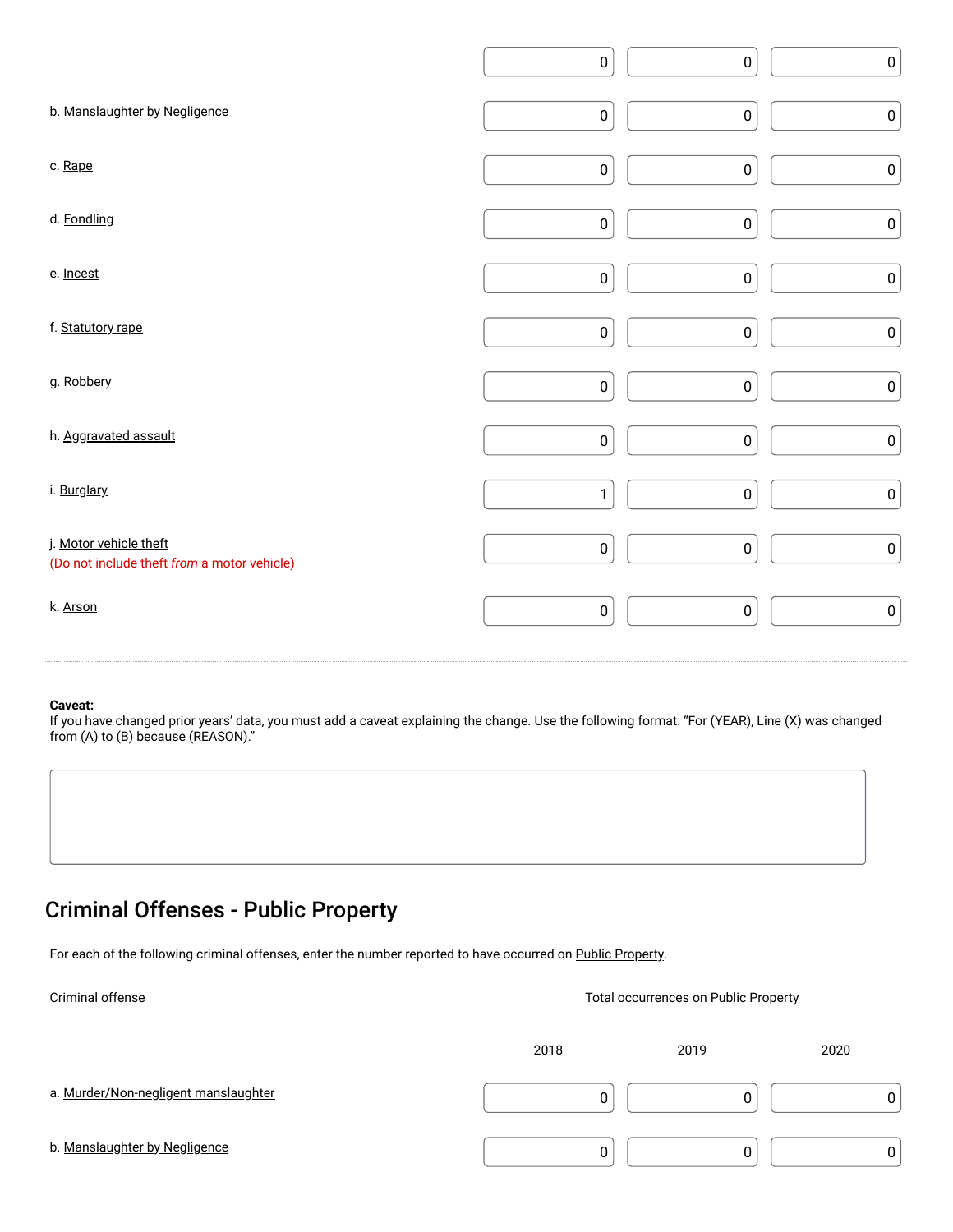| c. Rape                                                               | $\pmb{0}$ | $\pmb{0}$ | $\pmb{0}$ |
|-----------------------------------------------------------------------|-----------|-----------|-----------|
| d. Fondling                                                           | $\pmb{0}$ | $\pmb{0}$ | $\pmb{0}$ |
| e. Incest                                                             | $\pmb{0}$ | $\pmb{0}$ | $\pmb{0}$ |
| f. Statutory rape                                                     | $\pmb{0}$ | $\pmb{0}$ | $\pmb{0}$ |
| g. Robbery                                                            | $\pmb{0}$ | $\pmb{0}$ | $\pmb{0}$ |
| h. Aggravated assault                                                 | $\pmb{0}$ | $\pmb{0}$ | $\pmb{0}$ |
| i. Burglary                                                           | $\pmb{0}$ | $\pmb{0}$ | $\pmb{0}$ |
| j. Motor vehicle theft<br>(Do not include theft from a motor vehicle) | $\pmb{0}$ | $\pmb{0}$ | $\pmb{0}$ |
| k. Arson                                                              | $\pmb{0}$ | $\pmb{0}$ | $\pmb{0}$ |

If you have changed prior years' data, you must add a caveat explaining the change. Use the following format: "For (YEAR), Line (X) was changed from (A) to (B) because (REASON)."

## Hate Crimes - On campus

For the criminal offenses listed below, first enter the total number of Hate Crimes that were reported to have occurred On campus. Then break down each total by category of bias (e.g., race, religion).

| <b>YEAR 2020</b>                            |              |      |          |                                                          |        |                    |                   |                  |                           |  |
|---------------------------------------------|--------------|------|----------|----------------------------------------------------------|--------|--------------------|-------------------|------------------|---------------------------|--|
| <b>Criminal offense</b>                     | <b>Total</b> |      |          | Occurrences of Hate crimes (Category of Bias for crimes) |        |                    |                   |                  |                           |  |
|                                             |              | Race | Religion | Sexual<br>orientation                                    | Gender | Gender<br>Identity | <b>Disability</b> | <b>Ethnicity</b> | <b>National</b><br>Origin |  |
| а.<br>Murder/ Non-negligent<br>manslaughter | 0            | 0    | 0        | 0                                                        | 0      | 0                  | 0                 | 0                |                           |  |
| c. Rape                                     | 0            | 0    | 0        | 0                                                        | 0      | 0                  | 0                 | 0                |                           |  |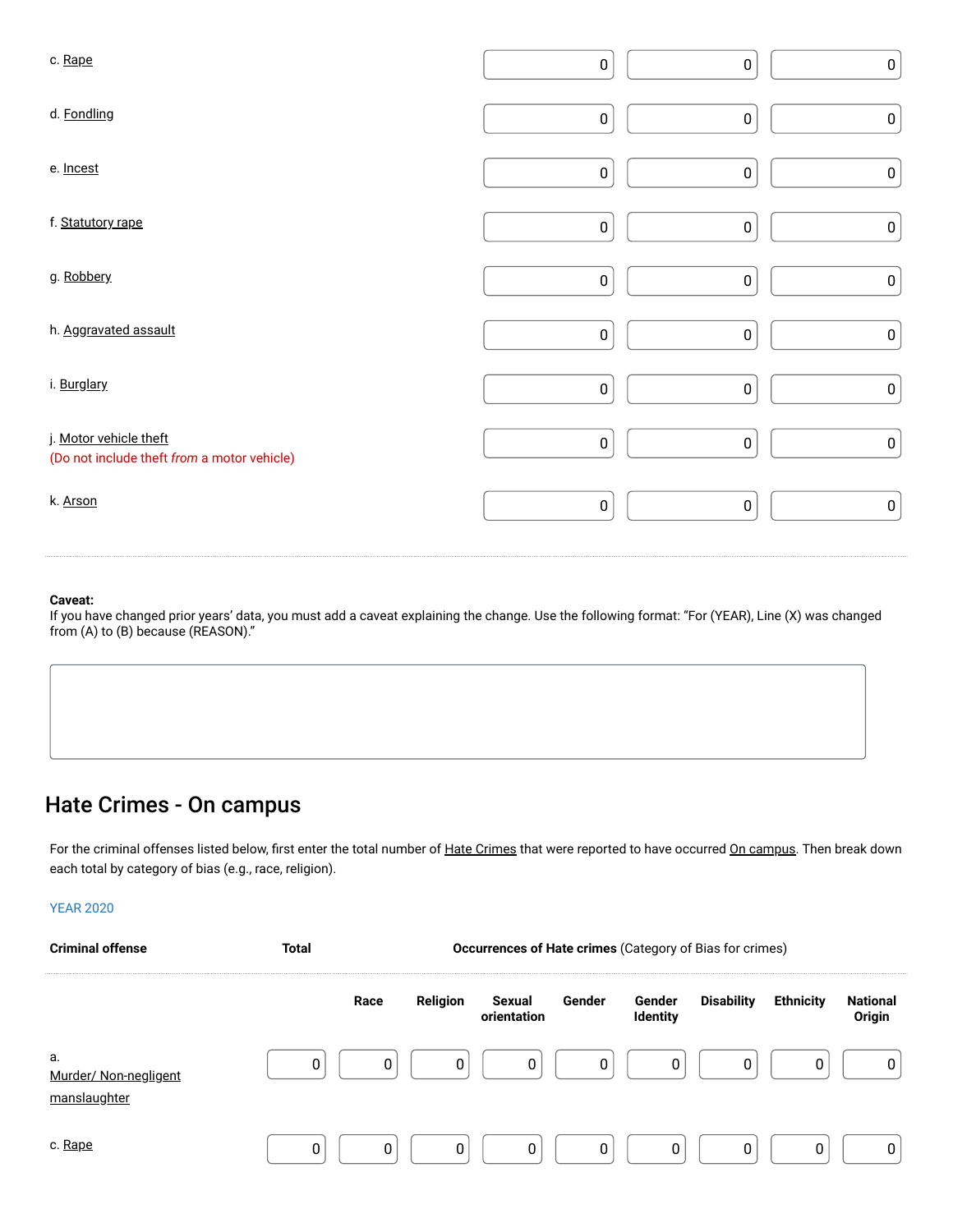| d. Fondling                                                              | $\pmb{0}$ | $\pmb{0}$   | $\pmb{0}$ | $\pmb{0}$ | $\pmb{0}$   | $\pmb{0}$        | $\pmb{0}$ | $\pmb{0}$<br>$\pmb{0}$   |
|--------------------------------------------------------------------------|-----------|-------------|-----------|-----------|-------------|------------------|-----------|--------------------------|
| e. Incest                                                                | $\pmb{0}$ | $\pmb{0}$   | $\pmb{0}$ | 0         | 0           | $\pmb{0}$        | $\pmb{0}$ | $\pmb{0}$<br>$\pmb{0}$   |
| f. Statutory rape                                                        | $\pmb{0}$ | $\pmb{0}$   | $\pmb{0}$ | $\pmb{0}$ | $\pmb{0}$   | $\pmb{0}$        | $\pmb{0}$ | $\pmb{0}$<br>$\pmb{0}$   |
| g. Robbery                                                               | $\pmb{0}$ | $\pmb{0}$   | $\pmb{0}$ | $\pmb{0}$ | $\pmb{0}$   | $\boldsymbol{0}$ | $\pmb{0}$ | $\pmb{0}$<br>$\pmb{0}$   |
| h. Aggravated assault                                                    | $\pmb{0}$ | $\pmb{0}$   | $\pmb{0}$ | $\pmb{0}$ | $\pmb{0}$   | $\pmb{0}$        | $\pmb{0}$ | $\pmb{0}$<br>$\pmb{0}$   |
| i. Burglary                                                              | $\pmb{0}$ | $\pmb{0}$   | $\pmb{0}$ | $\pmb{0}$ | $\pmb{0}$   | $\boldsymbol{0}$ | $\pmb{0}$ | $\pmb{0}$<br>$\pmb{0}$   |
| j. Motor vehicle theft<br>(Do not include theft from a motor<br>vehicle) | $\pmb{0}$ | $\pmb{0}$   | $\pmb{0}$ | $\pmb{0}$ | $\pmb{0}$   | $\pmb{0}$        | $\pmb{0}$ | $\pmb{0}$<br>$\pmb{0}$   |
| k. Arson                                                                 | $\pmb{0}$ | $\mathbf 0$ | $\pmb{0}$ | $\pmb{0}$ | $\pmb{0}$   | $\pmb{0}$        | $\pmb{0}$ | $\pmb{0}$<br>$\pmb{0}$   |
| I. Simple assault                                                        | $\pmb{0}$ | $\pmb{0}$   | $\pmb{0}$ | $\pmb{0}$ | $\mathbf 0$ | $\pmb{0}$        | $\pmb{0}$ | $\mathbf 0$<br>$\pmb{0}$ |
| m. Larceny-theft                                                         | $\pmb{0}$ | $\pmb{0}$   | $\pmb{0}$ | $\pmb{0}$ | $\pmb{0}$   | $\boldsymbol{0}$ | $\pmb{0}$ | $\pmb{0}$<br>$\pmb{0}$   |
| n. Intimidation                                                          | $\pmb{0}$ | $\pmb{0}$   | $\pmb{0}$ | $\pmb{0}$ | 0           | $\pmb{0}$        | $\pmb{0}$ | $\pmb{0}$<br>$\pmb{0}$   |
| 0.<br>Destruction/damage/<br>vandalism of proporty                       | $\pmb{0}$ | $\pmb{0}$   | $\pmb{0}$ | 0         | $\pmb{0}$   | $\pmb{0}$        | $\pmb{0}$ | $\pmb{0}$<br>$\pmb{0}$   |

vandalism of property

| <b>Criminal offense</b>                     | <b>Total</b> |                  | <b>Occurrences of Hate crimes (Category of Bias for crimes)</b> |                              |             |                           |                   |                  |                           |
|---------------------------------------------|--------------|------------------|-----------------------------------------------------------------|------------------------------|-------------|---------------------------|-------------------|------------------|---------------------------|
|                                             |              | Race             | Religion                                                        | <b>Sexual</b><br>orientation | Gender      | Gender<br><b>Identity</b> | <b>Disability</b> | <b>Ethnicity</b> | <b>National</b><br>Origin |
| а.<br>Murder/ Non-negligent<br>manslaughter | $\mathbf 0$  | $\pmb{0}$        | 0                                                               | 0                            | 0           | $\bf{0}$                  | 0                 | $\pmb{0}$        | 0                         |
| c. Rape                                     | $\mathbf 0$  | $\boldsymbol{0}$ | 0                                                               | 0                            | $\mathbf 0$ | $\mathbf 0$               | 0                 | $\pmb{0}$        | 0                         |
| d. Fondling                                 | $\mathbf 0$  | $\boldsymbol{0}$ | $\pmb{0}$                                                       | 0                            | $\pmb{0}$   | $\mathbf 0$               | 0                 | $\pmb{0}$        | 0                         |
| e. Incest                                   | $\pmb{0}$    | $\mathbf 0$      | 0                                                               | 0                            | $\mathbf 0$ | $\mathbf 0$               | 0                 | $\pmb{0}$        | 0                         |
| f. Statutory rape                           | $\pmb{0}$    | $\pmb{0}$        | 0                                                               | 0                            | $\pmb{0}$   | $\mathbf 0$               | $\pmb{0}$         | $\pmb{0}$        | 0                         |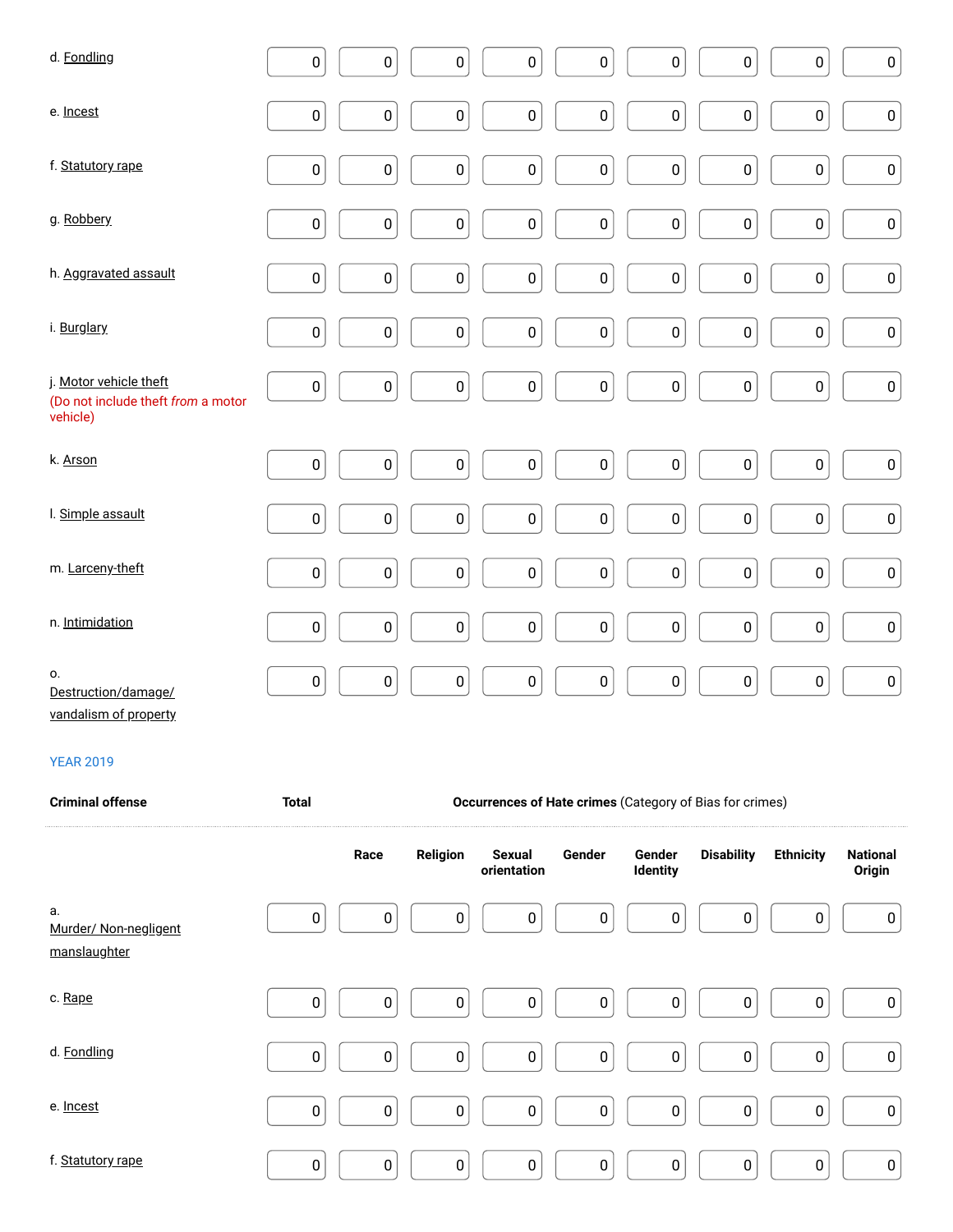| g. Robbery                                                               | $\pmb{0}$    | $\pmb{0}$ | $\pmb{0}$ | $\pmb{0}$                    | $\pmb{0}$ | $\pmb{0}$                 | $\pmb{0}$                                                | $\pmb{0}$        | $\pmb{0}$                 |
|--------------------------------------------------------------------------|--------------|-----------|-----------|------------------------------|-----------|---------------------------|----------------------------------------------------------|------------------|---------------------------|
| h. Aggravated assault                                                    | $\pmb{0}$    | $\pmb{0}$ | $\pmb{0}$ | $\pmb{0}$                    | 0         | $\pmb{0}$                 | $\pmb{0}$                                                | $\pmb{0}$        | $\pmb{0}$                 |
| i. Burglary                                                              | $\pmb{0}$    | $\pmb{0}$ | $\pmb{0}$ | 0                            | 0         | $\pmb{0}$                 | 0                                                        | $\pmb{0}$        | $\pmb{0}$                 |
| j. Motor vehicle theft<br>(Do not include theft from a motor<br>vehicle) | $\pmb{0}$    | $\pmb{0}$ | $\pmb{0}$ | $\pmb{0}$                    | 0         | $\pmb{0}$                 | $\pmb{0}$                                                | $\pmb{0}$        | $\pmb{0}$                 |
| k. Arson                                                                 | $\pmb{0}$    | $\pmb{0}$ | $\pmb{0}$ | $\pmb{0}$                    | 0         | $\pmb{0}$                 | $\pmb{0}$                                                | $\pmb{0}$        | $\pmb{0}$                 |
| I. Simple assault                                                        | $\pmb{0}$    | $\pmb{0}$ | $\pmb{0}$ | $\pmb{0}$                    | 0         | $\pmb{0}$                 | $\pmb{0}$                                                | $\pmb{0}$        | $\pmb{0}$                 |
| m. Larceny-theft                                                         | $\pmb{0}$    | $\pmb{0}$ | $\pmb{0}$ | $\pmb{0}$                    | 0         | $\pmb{0}$                 | 0                                                        | $\pmb{0}$        | $\pmb{0}$                 |
| n. Intimidation                                                          | $\pmb{0}$    | $\pmb{0}$ | $\pmb{0}$ | $\pmb{0}$                    | $\pmb{0}$ | $\pmb{0}$                 | 0                                                        | $\pmb{0}$        | 0                         |
| 0.<br>Destruction/damage/                                                | $\pmb{0}$    | $\pmb{0}$ | $\pmb{0}$ | $\pmb{0}$                    | $\pmb{0}$ | $\pmb{0}$                 | $\pmb{0}$                                                | $\pmb{0}$        | $\pmb{0}$                 |
| vandalism of property                                                    |              |           |           |                              |           |                           |                                                          |                  |                           |
| <b>YEAR 2018</b>                                                         |              |           |           |                              |           |                           |                                                          |                  |                           |
| <b>Criminal offense</b>                                                  | <b>Total</b> |           |           |                              |           |                           | Occurrences of Hate crimes (Category of Bias for crimes) |                  |                           |
|                                                                          |              | Race      | Religion  | <b>Sexual</b><br>orientation | Gender    | Gender<br><b>Identity</b> | <b>Disability</b>                                        | <b>Ethnicity</b> | <b>National</b><br>Origin |
| a.<br>Murder/ Non-negligent<br>manslaughter                              | $\pmb{0}$    | $\pmb{0}$ | $\pmb{0}$ | $\pmb{0}$                    | 0         | $\pmb{0}$                 | $\pmb{0}$                                                | $\pmb{0}$        | $\pmb{0}$                 |
| c. Rape                                                                  | $\pmb{0}$    | $\pmb{0}$ | $\pmb{0}$ | $\pmb{0}$                    | $\pmb{0}$ | $\pmb{0}$                 | $\pmb{0}$                                                | $\pmb{0}$        | $\pmb{0}$                 |
| d.Fondling                                                               | $\pmb{0}$    | $\pmb{0}$ | $\pmb{0}$ | $\pmb{0}$                    | $\pmb{0}$ | $\pmb{0}$                 | $\pmb{0}$                                                | $\pmb{0}$        | $\pmb{0}$                 |

DDDDDDDDD

0 0 0 0 0 0 0 0 0

DDDDDDDDD

0 0 0 0 0 0 0 0 0

DDDDDDDDD

0 0 0 0 0 0 0 0 0

f. Statutory rape

g. Robbery

h. Aggravated assault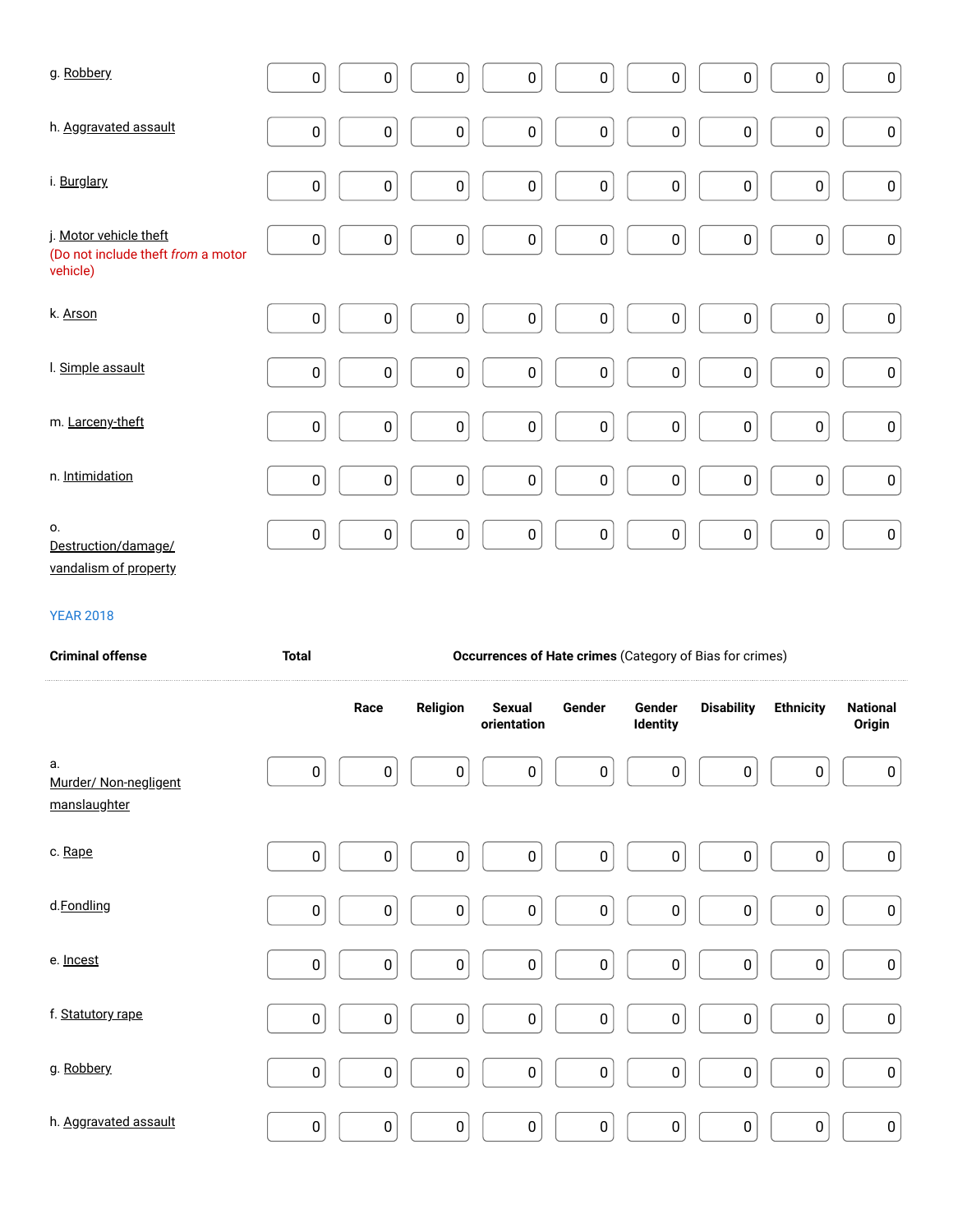| i. Burglary                                        | $\boldsymbol{0}$ | $\pmb{0}$ | $\pmb{0}$        | $\pmb{0}$ | $\pmb{0}$ | $\pmb{0}$        | $\pmb{0}$ | $\pmb{0}$<br>0         |
|----------------------------------------------------|------------------|-----------|------------------|-----------|-----------|------------------|-----------|------------------------|
| j. Motor vehicle theft                             | $\bf{0}$         | $\pmb{0}$ | $\pmb{0}$        | $\pmb{0}$ | 0         | $\pmb{0}$        | $\pmb{0}$ | $\pmb{0}$<br>$\pmb{0}$ |
| k. Arson                                           | $\mathbf 0$      | $\pmb{0}$ | $\pmb{0}$        | $\pmb{0}$ | 0         | $\mathbf 0$      | $\pmb{0}$ | $\pmb{0}$<br>$\pmb{0}$ |
| I. Simple assault                                  | $\bf{0}$         | $\pmb{0}$ | $\pmb{0}$        | $\pmb{0}$ | 0         | $\pmb{0}$        | $\pmb{0}$ | $\pmb{0}$<br>$\pmb{0}$ |
| m. Larceny-theft                                   | $\pmb{0}$        | $\pmb{0}$ | $\pmb{0}$        | $\pmb{0}$ | $\pmb{0}$ | $\pmb{0}$        | $\pmb{0}$ | $\pmb{0}$<br>$\pmb{0}$ |
| n. Intimidation                                    | $\pmb{0}$        | $\pmb{0}$ | $\pmb{0}$        | $\pmb{0}$ | $\pmb{0}$ | $\pmb{0}$        | $\pmb{0}$ | $\pmb{0}$<br>$\pmb{0}$ |
| 0.<br>Destruction/damage/<br>vandalism of property | $\boldsymbol{0}$ | $\pmb{0}$ | $\boldsymbol{0}$ | $\pmb{0}$ | 0         | $\boldsymbol{0}$ | $\pmb{0}$ | $\pmb{0}$<br>0         |

If you have changed prior years' data, you must add a caveat explaining the change. Use the following format: "For (YEAR), Line (X) was changed from (A) to (B) because (REASON)."

## Hate Crimes - Public Property

For the criminal offenses listed below, first enter the total number of Hate Crimes that were reported to have occurred on Public Property. Then break down each total by category of bias (e.g., race, religion).

| <b>Criminal offense</b>                     | <b>Total</b> |             |             | Occurrences of Hate crimes (Category of Bias for crimes) |        |                    |                   |                  |                           |
|---------------------------------------------|--------------|-------------|-------------|----------------------------------------------------------|--------|--------------------|-------------------|------------------|---------------------------|
|                                             |              | Race        | Religion    | Sexual<br>orientation                                    | Gender | Gender<br>Identity | <b>Disability</b> | <b>Ethnicity</b> | <b>National</b><br>Origin |
| a.<br>Murder/ Non-negligent<br>manslaughter | 0            | 0           | 0           | 0                                                        | 0      | 0                  | 0                 | 0                | 0                         |
| c. Rape                                     | $\pmb{0}$    | 0           | 0           | 0                                                        | 0      | 0                  | 0                 | 0                | 0                         |
| d. Fondling                                 | $\pmb{0}$    | $\mathbf 0$ | $\mathbf 0$ | 0                                                        | 0      | $\pmb{0}$          | $\mathbf 0$       | 0                | 0                         |
| e. Incest                                   | $\pmb{0}$    | $\mathbf 0$ | $\mathbf 0$ | 0                                                        | 0      | $\pmb{0}$          | 0                 | 0                | 0                         |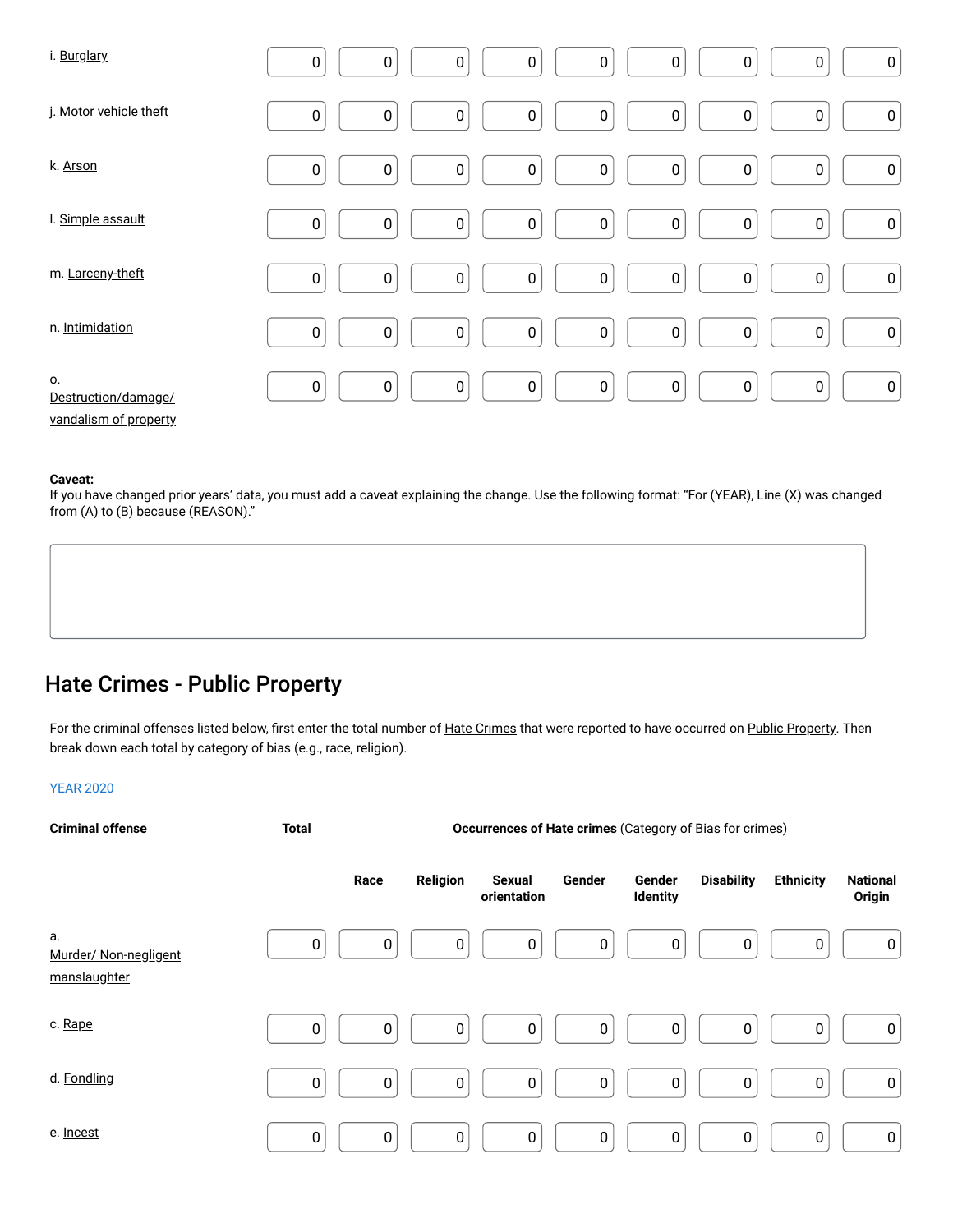| f. Statutory rape                                                        | $\pmb{0}$        | $\pmb{0}$ | $\pmb{0}$ | $\pmb{0}$ | $\pmb{0}$ | $\pmb{0}$        | $\pmb{0}$ | $\pmb{0}$<br>$\pmb{0}$ |
|--------------------------------------------------------------------------|------------------|-----------|-----------|-----------|-----------|------------------|-----------|------------------------|
| g. Robbery                                                               | $\pmb{0}$        | $\pmb{0}$ | $\pmb{0}$ | 0         | $\pmb{0}$ | $\pmb{0}$        | $\pmb{0}$ | $\pmb{0}$<br>$\pmb{0}$ |
| h. Aggravated assault                                                    | $\pmb{0}$        | $\pmb{0}$ | $\pmb{0}$ | 0         | $\pmb{0}$ | $\pmb{0}$        | $\pmb{0}$ | $\pmb{0}$<br>$\pmb{0}$ |
| i. Burglary                                                              | $\pmb{0}$        | 0         | $\pmb{0}$ | 0         | 0         | $\pmb{0}$        | $\pmb{0}$ | $\pmb{0}$<br>$\pmb{0}$ |
| j. Motor vehicle theft<br>(Do not include theft from a motor<br>vehicle) | $\boldsymbol{0}$ | $\pmb{0}$ | $\pmb{0}$ | 0         | $\pmb{0}$ | $\boldsymbol{0}$ | $\pmb{0}$ | $\pmb{0}$<br>$\pmb{0}$ |
| k. Arson                                                                 | $\pmb{0}$        | $\pmb{0}$ | $\pmb{0}$ | 0         | 0         | $\pmb{0}$        | $\pmb{0}$ | $\pmb{0}$<br>$\pmb{0}$ |
| I. Simple assault                                                        | $\pmb{0}$        | $\pmb{0}$ | $\pmb{0}$ | $\pmb{0}$ | $\pmb{0}$ | $\boldsymbol{0}$ | $\pmb{0}$ | $\pmb{0}$<br>$\pmb{0}$ |
| m. Larceny-theft                                                         | $\pmb{0}$        | $\pmb{0}$ | $\pmb{0}$ | 0         | $\pmb{0}$ | $\pmb{0}$        | $\pmb{0}$ | $\pmb{0}$<br>$\pmb{0}$ |
| n. Intimidation                                                          | $\pmb{0}$        | $\pmb{0}$ | $\pmb{0}$ | 0         | $\pmb{0}$ | $\pmb{0}$        | $\pmb{0}$ | $\pmb{0}$<br>$\pmb{0}$ |
| 0.<br>Destruction/damage/<br>vandalism of property                       | $\pmb{0}$        | $\pmb{0}$ | $\pmb{0}$ | $\pmb{0}$ | $\pmb{0}$ | $\pmb{0}$        | $\pmb{0}$ | $\pmb{0}$<br>$\pmb{0}$ |

vandalism of property

| <b>Criminal offense</b>                     | <b>Total</b> | Occurrences of Hate crimes (Category of Bias for crimes) |           |                              |        |                    |                   |                  |                           |
|---------------------------------------------|--------------|----------------------------------------------------------|-----------|------------------------------|--------|--------------------|-------------------|------------------|---------------------------|
|                                             |              | Race                                                     | Religion  | <b>Sexual</b><br>orientation | Gender | Gender<br>Identity | <b>Disability</b> | <b>Ethnicity</b> | <b>National</b><br>Origin |
| а.<br>Murder/ Non-negligent<br>manslaughter | $\pmb{0}$    | $\pmb{0}$                                                | $\bf{0}$  | $\pmb{0}$                    | 0      | $\pmb{0}$          | $\mathbf 0$       | 0                | 0                         |
| c. Rape                                     | 0            | $\pmb{0}$                                                | $\pmb{0}$ | $\pmb{0}$                    | 0      | $\pmb{0}$          | $\mathbf 0$       | $\pmb{0}$        | $\pmb{0}$                 |
| d. Fondling                                 | 0            | $\pmb{0}$                                                | $\pmb{0}$ | $\pmb{0}$                    | 0      | $\pmb{0}$          | $\mathbf 0$       | $\pmb{0}$        | $\pmb{0}$                 |
| e. Incest                                   | $\pmb{0}$    | $\pmb{0}$                                                | $\pmb{0}$ | $\pmb{0}$                    | 0      | $\pmb{0}$          | $\pmb{0}$         | $\pmb{0}$        | $\pmb{0}$                 |
| f. Statutory rape                           | $\pmb{0}$    | $\pmb{0}$                                                | $\pmb{0}$ | $\pmb{0}$                    | 0      | $\pmb{0}$          | $\boldsymbol{0}$  | $\pmb{0}$        | $\pmb{0}$                 |
| g. Robbery                                  | 0            | $\pmb{0}$                                                | $\pmb{0}$ | $\pmb{0}$                    | 0      | $\pmb{0}$          | $\mathbf 0$       | $\pmb{0}$        | 0                         |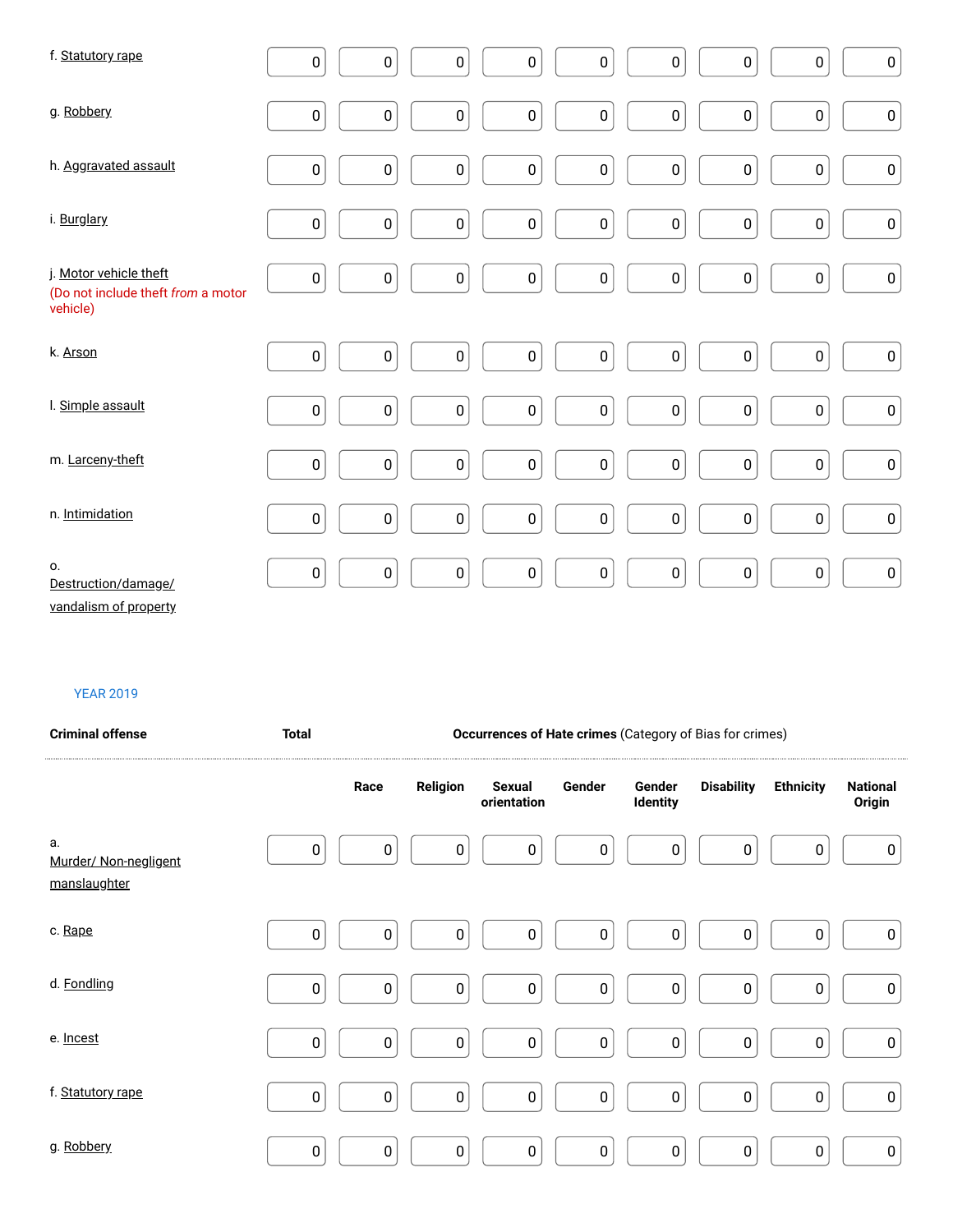| h. Aggravated assault                                                    | $\pmb{0}$ | $\pmb{0}$ | $\pmb{0}$ | 0         | $\pmb{0}$ | $\pmb{0}$ | $\pmb{0}$        | $\pmb{0}$<br>$\pmb{0}$   |
|--------------------------------------------------------------------------|-----------|-----------|-----------|-----------|-----------|-----------|------------------|--------------------------|
| i. Burglary                                                              | $\pmb{0}$ | $\pmb{0}$ | $\pmb{0}$ | 0         | $\pmb{0}$ | $\pmb{0}$ | $\pmb{0}$        | $\pmb{0}$<br>$\pmb{0}$   |
| j. Motor vehicle theft<br>(Do not include theft from a motor<br>vehicle) | $\pmb{0}$ | $\pmb{0}$ | $\pmb{0}$ | 0         | $\pmb{0}$ | $\pmb{0}$ | $\pmb{0}$        | $\pmb{0}$<br>$\pmb{0}$   |
| k. Arson                                                                 | $\pmb{0}$ | $\pmb{0}$ | $\pmb{0}$ | $\pmb{0}$ | $\pmb{0}$ | $\pmb{0}$ | $\pmb{0}$        | $\pmb{0}$<br>$\mathbf 0$ |
| I. Simple assault                                                        | $\pmb{0}$ | $\pmb{0}$ | $\pmb{0}$ | 0         | $\pmb{0}$ | $\pmb{0}$ | $\pmb{0}$        | $\pmb{0}$<br>$\pmb{0}$   |
| m. Larceny-theft                                                         | $\pmb{0}$ | $\pmb{0}$ | $\pmb{0}$ | 0         | $\pmb{0}$ | $\pmb{0}$ | $\pmb{0}$        | $\pmb{0}$<br>$\pmb{0}$   |
| n. Intimidation                                                          | $\pmb{0}$ | $\pmb{0}$ | $\pmb{0}$ | 0         | $\pmb{0}$ | $\pmb{0}$ | $\boldsymbol{0}$ | $\pmb{0}$<br>$\pmb{0}$   |
| 0.<br>Destruction/damage/<br>vandalism of property                       | $\pmb{0}$ | $\pmb{0}$ | $\pmb{0}$ | $\pmb{0}$ | $\pmb{0}$ | $\pmb{0}$ | $\pmb{0}$        | $\pmb{0}$<br>$\pmb{0}$   |

vandalism of property

| <b>Criminal offense</b>                     | <b>Total</b> | Occurrences of Hate crimes (Category of Bias for crimes) |           |                              |           |                    |                   |                  |                           |
|---------------------------------------------|--------------|----------------------------------------------------------|-----------|------------------------------|-----------|--------------------|-------------------|------------------|---------------------------|
|                                             |              | Race                                                     | Religion  | <b>Sexual</b><br>orientation | Gender    | Gender<br>Identity | <b>Disability</b> | <b>Ethnicity</b> | <b>National</b><br>Origin |
| а.<br>Murder/ Non-negligent<br>manslaughter | $\pmb{0}$    | $\pmb{0}$                                                | $\pmb{0}$ | $\pmb{0}$                    | $\pmb{0}$ | $\pmb{0}$          | $\pmb{0}$         | $\pmb{0}$        | $\pmb{0}$                 |
| c. Rape                                     | 0            | $\pmb{0}$                                                | $\pmb{0}$ | $\pmb{0}$                    | $\pmb{0}$ | $\pmb{0}$          | $\pmb{0}$         | $\pmb{0}$        | 0                         |
| d. Fondling                                 | $\pmb{0}$    | $\pmb{0}$                                                | $\pmb{0}$ | $\pmb{0}$                    | $\pmb{0}$ | $\pmb{0}$          | $\pmb{0}$         | $\pmb{0}$        | $\pmb{0}$                 |
| e. Incest                                   | $\pmb{0}$    | $\pmb{0}$                                                | $\pmb{0}$ | $\pmb{0}$                    | $\pmb{0}$ | $\pmb{0}$          | $\pmb{0}$         | $\pmb{0}$        | $\pmb{0}$                 |
| f. Statutory rape                           | $\pmb{0}$    | $\pmb{0}$                                                | $\pmb{0}$ | $\pmb{0}$                    | $\pmb{0}$ | $\pmb{0}$          | $\pmb{0}$         | $\pmb{0}$        | $\pmb{0}$                 |
| g. Robbery                                  | $\pmb{0}$    | $\pmb{0}$                                                | $\pmb{0}$ | $\pmb{0}$                    | $\pmb{0}$ | $\pmb{0}$          | 0                 | $\pmb{0}$        | 0                         |
| h. Aggravated assault                       | $\pmb{0}$    | $\pmb{0}$                                                | $\pmb{0}$ | $\pmb{0}$                    | $\pmb{0}$ | $\pmb{0}$          | $\pmb{0}$         | $\pmb{0}$        | $\pmb{0}$                 |
| i. Burglary                                 | $\pmb{0}$    | $\pmb{0}$                                                | $\pmb{0}$ | $\pmb{0}$                    | $\pmb{0}$ | $\mathbf 0$        | $\pmb{0}$         | $\pmb{0}$        | $\pmb{0}$                 |
| j. Motor vehicle theft                      | $\pmb{0}$    | $\pmb{0}$                                                | $\pmb{0}$ | $\pmb{0}$                    | $\pmb{0}$ | $\pmb{0}$          | $\pmb{0}$         | 0                | $\pmb{0}$                 |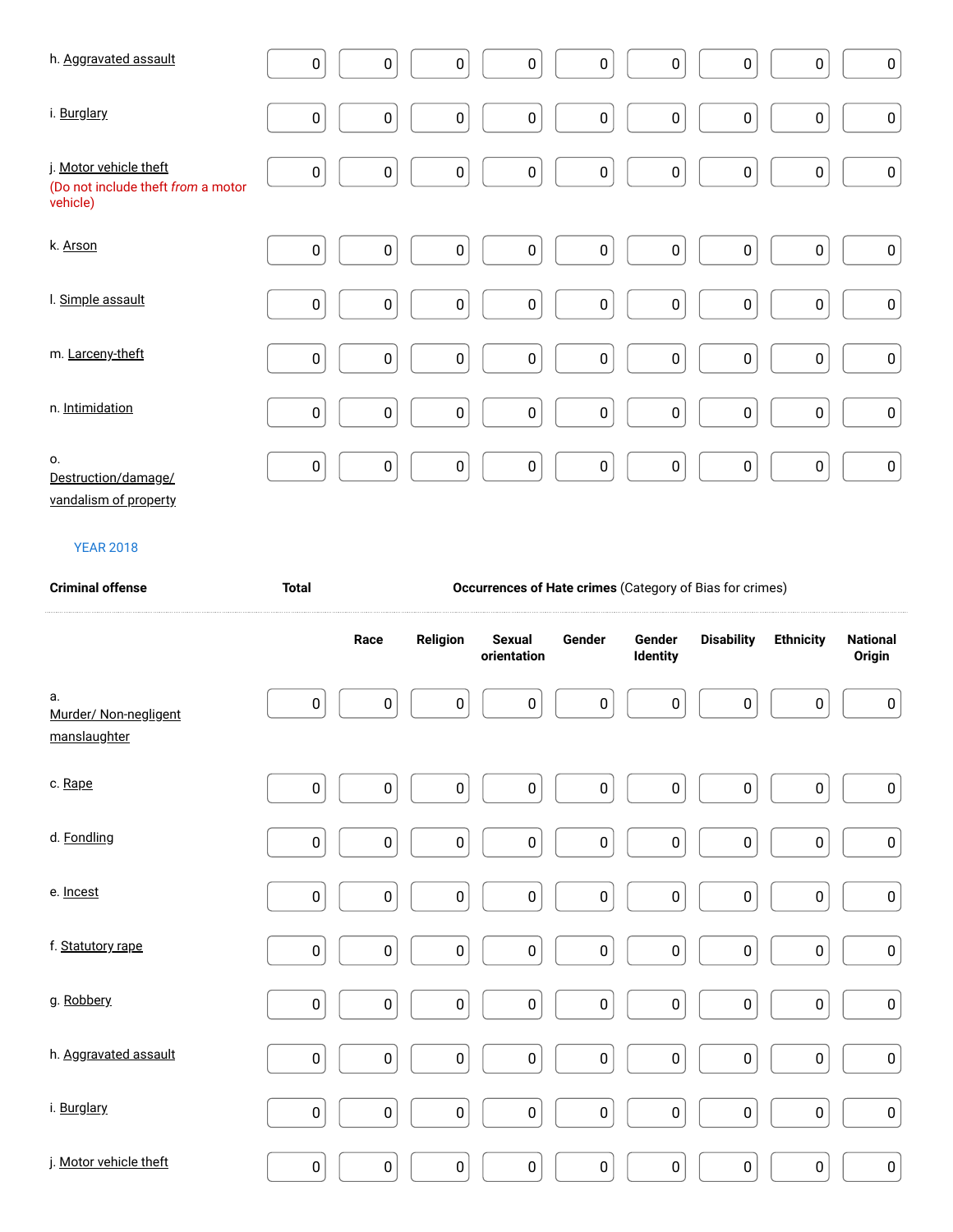| k. Arson                                           | $\pmb{0}$   | $\mathbf 0$ | $\pmb{0}$   | 0           | 0 | $\pmb{0}$   | 0                | 0<br>0           |
|----------------------------------------------------|-------------|-------------|-------------|-------------|---|-------------|------------------|------------------|
| I. Simple assault                                  | $\mathbf 0$ | $\mathbf 0$ | $\mathbf 0$ | 0           | 0 | $\mathbf 0$ | 0                | 0<br>0           |
| m. Larceny-theft                                   | $\mathbf 0$ | $\pmb{0}$   | $\mathbf 0$ | $\pmb{0}$   | 0 | $\pmb{0}$   | $\boldsymbol{0}$ | 0<br>0           |
| n. Intimidation                                    | $\mathbf 0$ | $\mathbf 0$ | $\mathbf 0$ | $\pmb{0}$   | 0 | $\mathbf 0$ | $\mathbf 0$      | $\mathbf 0$<br>0 |
| О.<br>Destruction/damage/<br>vandalism of property | $\pmb{0}$   | $\pmb{0}$   | $\pmb{0}$   | $\mathbf 0$ | 0 | $\pmb{0}$   | $\mathbf 0$      | 0<br>0           |

If you have changed prior years' data, you must add a caveat explaining the change. Use the following format: "For (YEAR), Line (X) was changed from (A) to (B) because (REASON)."

# VAWA Offenses - On Campus

| For each of the following crimes, enter the number reported to have occurred On Campus. |                            |      |      |  |  |  |
|-----------------------------------------------------------------------------------------|----------------------------|------|------|--|--|--|
| Crime                                                                                   | Total occurences On Campus |      |      |  |  |  |
|                                                                                         | 2018                       | 2019 | 2020 |  |  |  |
| a. Domestic violence                                                                    |                            |      |      |  |  |  |
| b. Dating violence                                                                      | C                          | 0    |      |  |  |  |
| c. Stalking                                                                             | C                          | 0    |      |  |  |  |

### **Caveat:**

If you have changed prior years' data, you must add a caveat explaining the change. Use the following format: "For (YEAR), Line (X) was changed from (A) to (B) because (REASON)."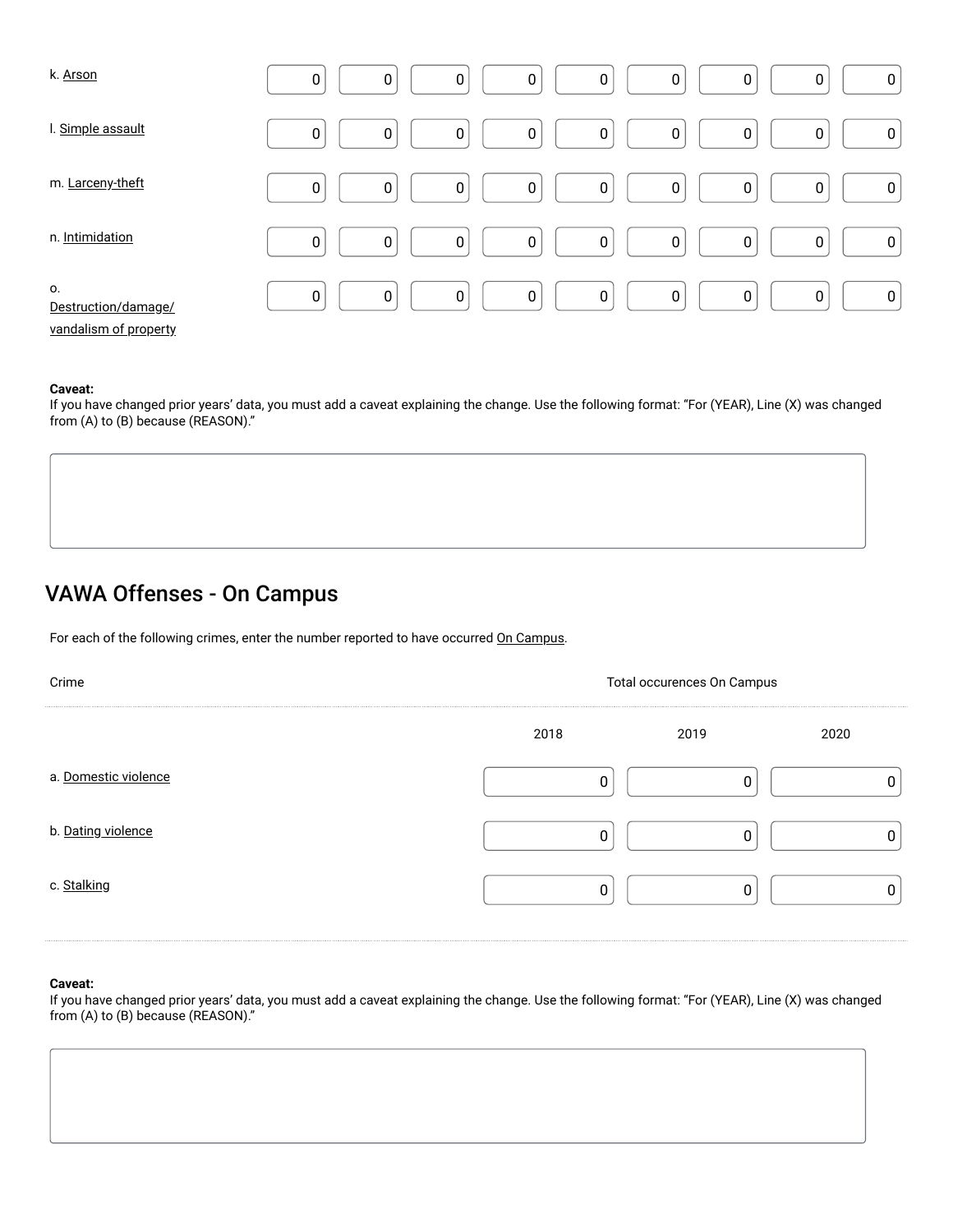## VAWA Offenses - Public Property

For each of the following crimes, enter the number reported to have occurred on Public Property.

| Crime                | Total occurences on Public Property |      |      |  |  |  |
|----------------------|-------------------------------------|------|------|--|--|--|
|                      | 2018                                | 2019 | 2020 |  |  |  |
| a. Domestic violence |                                     |      |      |  |  |  |
| b. Dating violence   |                                     |      |      |  |  |  |
| c. Stalking          |                                     |      |      |  |  |  |
|                      |                                     |      |      |  |  |  |

### **Caveat:**

If you have changed prior years' data, you must add a caveat explaining the change. Use the following format: "For (YEAR), Line (X) was changed from (A) to (B) because (REASON)."

### Arrests - On campus

Enter the number of Arrests for each of the following crimes that occurred On Campus.

| Crime                                                                                            | <b>Number of Arrests</b> |      |      |  |  |
|--------------------------------------------------------------------------------------------------|--------------------------|------|------|--|--|
|                                                                                                  | 2018                     | 2019 | 2020 |  |  |
| a. Weapons: carrying, possessing, etc.                                                           |                          |      |      |  |  |
| b. Drug abuse violations                                                                         | 0                        | 0    |      |  |  |
| c. Liquor law violations                                                                         | 0                        | O    |      |  |  |
| Please Note: Do NOT include drunkenness or driving under the influence in liquor law violations. |                          |      |      |  |  |
|                                                                                                  |                          |      |      |  |  |
|                                                                                                  |                          |      |      |  |  |

### **Caveat:**

If you have changed prior years' data, you must add a caveat explaining the change. Use the following format: "For (YEAR), Line (X) was changed from (A) to (B) because (REASON)."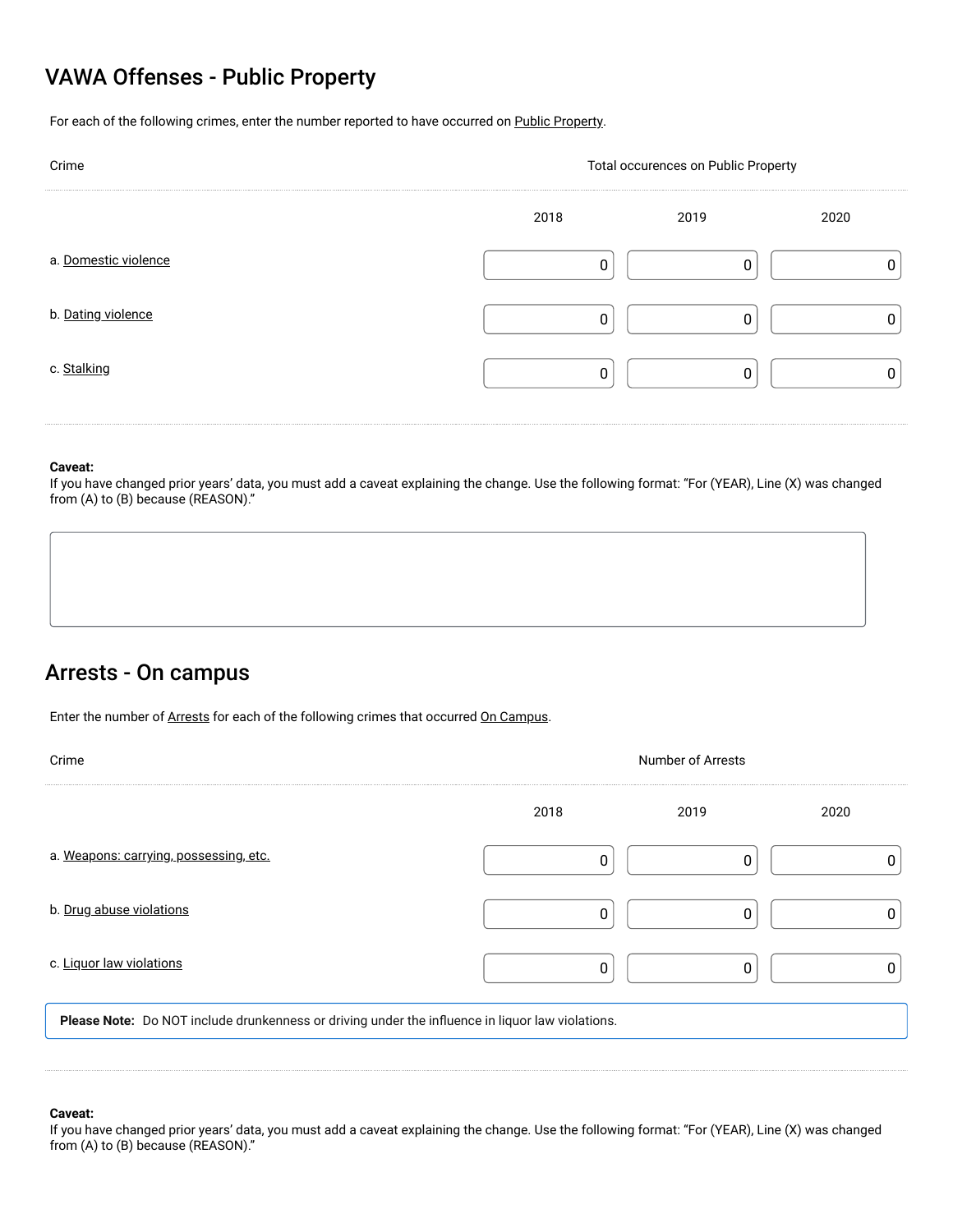# Arrests - Public Property

Enter the number of Arrests for each of the following crimes that occurred on Public Property.

| Crime                                                                                            | <b>Number of Arrests</b> |      |      |  |  |
|--------------------------------------------------------------------------------------------------|--------------------------|------|------|--|--|
|                                                                                                  | 2018                     | 2019 | 2020 |  |  |
| a. Weapons: carrying, possessing, etc.                                                           | ſ                        | 0    |      |  |  |
| b. Drug abuse violations                                                                         | 0                        | 0    |      |  |  |
| c. Liquor law violations                                                                         | 0                        | 0    |      |  |  |
| Please Note: Do NOT include drunkenness or driving under the influence in liquor law violations. |                          |      |      |  |  |

### **Caveat:**

If you have changed prior years' data, you must add a caveat explaining the change. Use the following format: "For (YEAR), Line (X) was changed from (A) to (B) because (REASON)."

## Disciplinary Actions - On Campus

on Campus<br>
<u>referred for disciplinary action</u> for crimes that occurred <u>On Campus</u><br>
stions that were strictly for school policy violations.<br>
a result of an arror along do not count it berg quite the violation of Enter the number of persons <u>referred for disciplinary action</u> for crimes that occurred <u>On Campus</u> for each of the following categories. Do not include disciplinary actions that were strictly for school policy violations.

If the disciplinary action is the result of an arrest, please do not count it here; count the violation as 1 arrest.

| Crime                                  | Number of persons referred for<br><b>Disciplinary Action</b> |      |      |  |  |  |
|----------------------------------------|--------------------------------------------------------------|------|------|--|--|--|
|                                        | 2018                                                         | 2019 | 2020 |  |  |  |
| a. Weapons: carrying, possessing, etc. |                                                              |      |      |  |  |  |
| b. Drug abuse violations               |                                                              |      |      |  |  |  |

c. Liquor law violations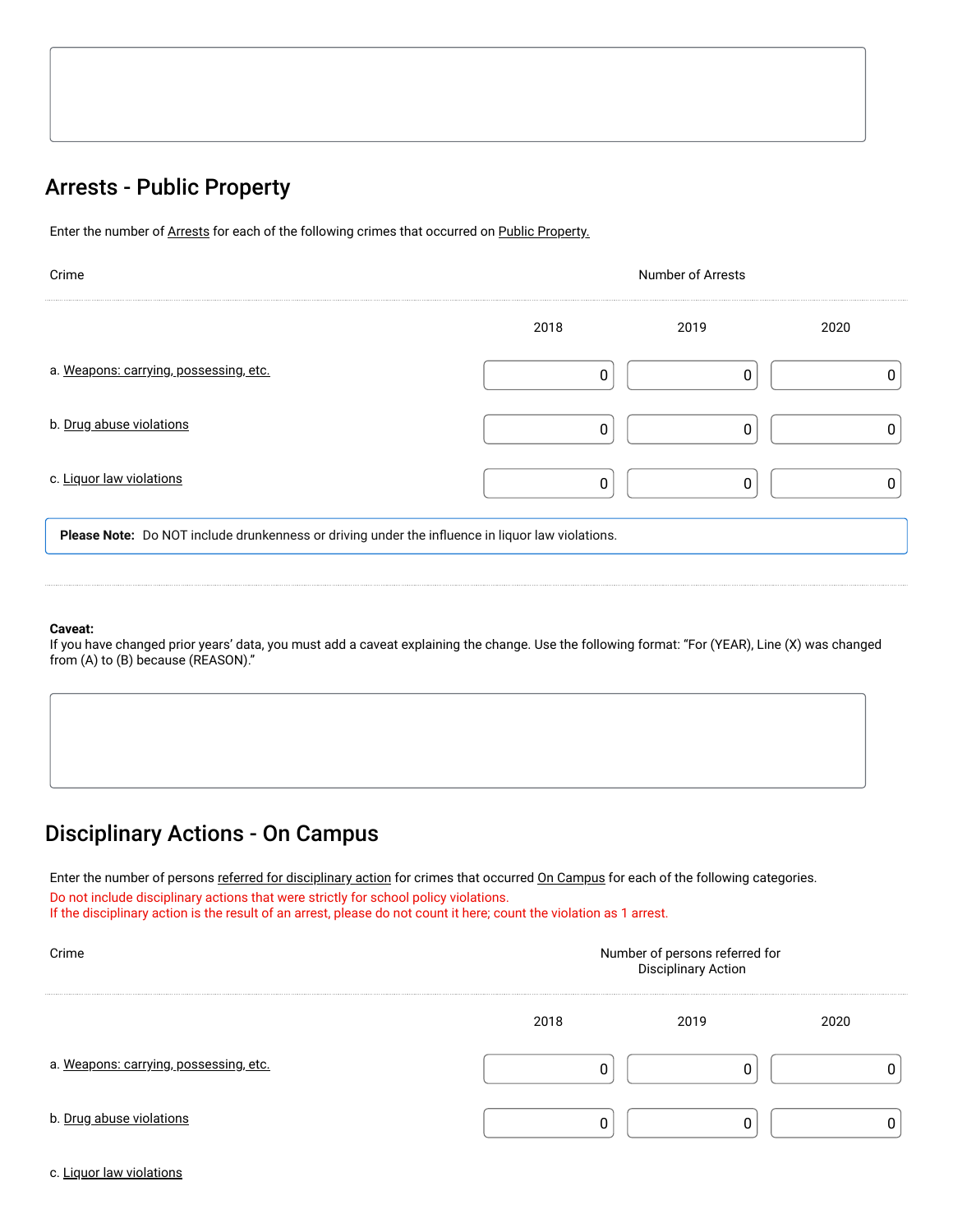|--|--|--|

**Please Note:** Do NOT include drunkenness or driving under the influence in liquor law violations.

#### **Caveat:**

If you have changed prior years' data, you must add a caveat explaining the change. Use the following format: "For (YEAR), Line (X) was changed from (A) to (B) because (REASON)."

### Disciplinary Actions - Public Property

ons - Public Proper<br>
<u>referred for disciplinary action</u><br>
stions that were strictly for sche<br>
a result of an arrest plot of a Enter the number of persons referred for disciplinary action for crimes that occurred on Public Property for each of the following categories. Do not include disciplinary actions that were strictly for school policy violations. If the disciplinary action is the result of an arrest, please do not count it here; count the violation as 1 arrest.

| Crime                                                                                            | Number of persons referred for<br><b>Disciplinary Action</b> |      |      |  |  |  |
|--------------------------------------------------------------------------------------------------|--------------------------------------------------------------|------|------|--|--|--|
|                                                                                                  | 2018                                                         | 2019 | 2020 |  |  |  |
| a. Weapons: carrying, possessing, etc.                                                           | 0                                                            | 0    |      |  |  |  |
| b. Drug abuse violations                                                                         | 0                                                            | 0    |      |  |  |  |
| c. Liquor law violations                                                                         | 0                                                            | 0    |      |  |  |  |
| Please Note: Do NOT include drunkenness or driving under the influence in liquor law violations. |                                                              |      |      |  |  |  |

### **Caveat:**

If you have changed prior years' data, you must add a caveat explaining the change. Use the following format: "For (YEAR), Line (X) was changed from (A) to (B) because (REASON)."

## Unfounded Crimes

Public Property, enter the number of crimes that were unfounded. S<br><u>On Campus</u>, in <u>On-campus Student Housing Facilities</u><br>ber of crimes that were unfounded. Of those crimes that occurred <u>On Campus</u>, in <u>On-campus Student Housing Facilities</u>, on or in <u>Noncampus</u> property or buildings, and on